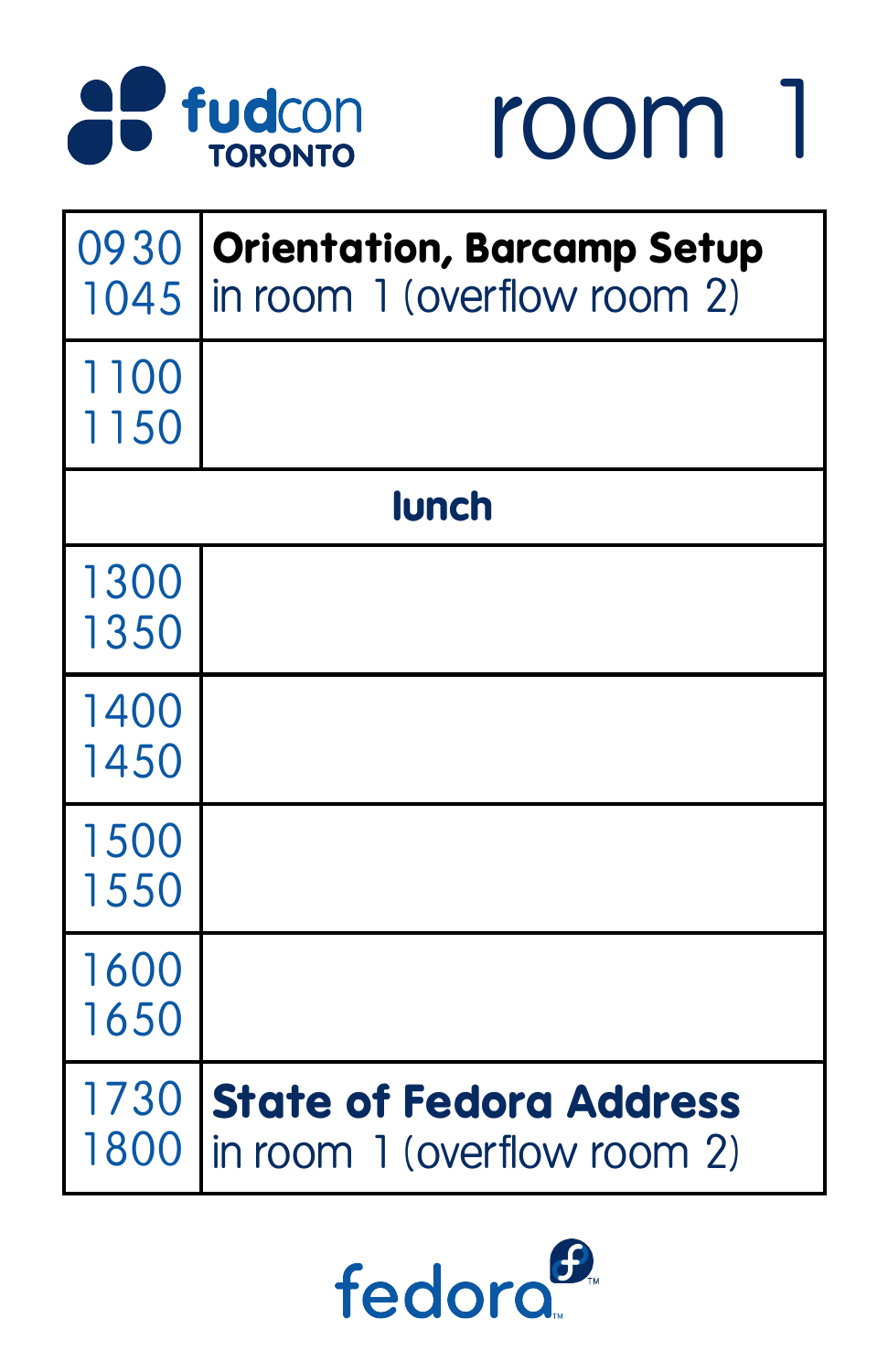



|                | 0930   Orientation, Barcamp Setup<br>1045   in room 1 (overflow room 2) |
|----------------|-------------------------------------------------------------------------|
| 1100<br>1150   |                                                                         |
| lunch          |                                                                         |
| 1300<br>1350   |                                                                         |
| 14 U U<br>1450 |                                                                         |
| 1500<br>1550   |                                                                         |
| 1600           |                                                                         |



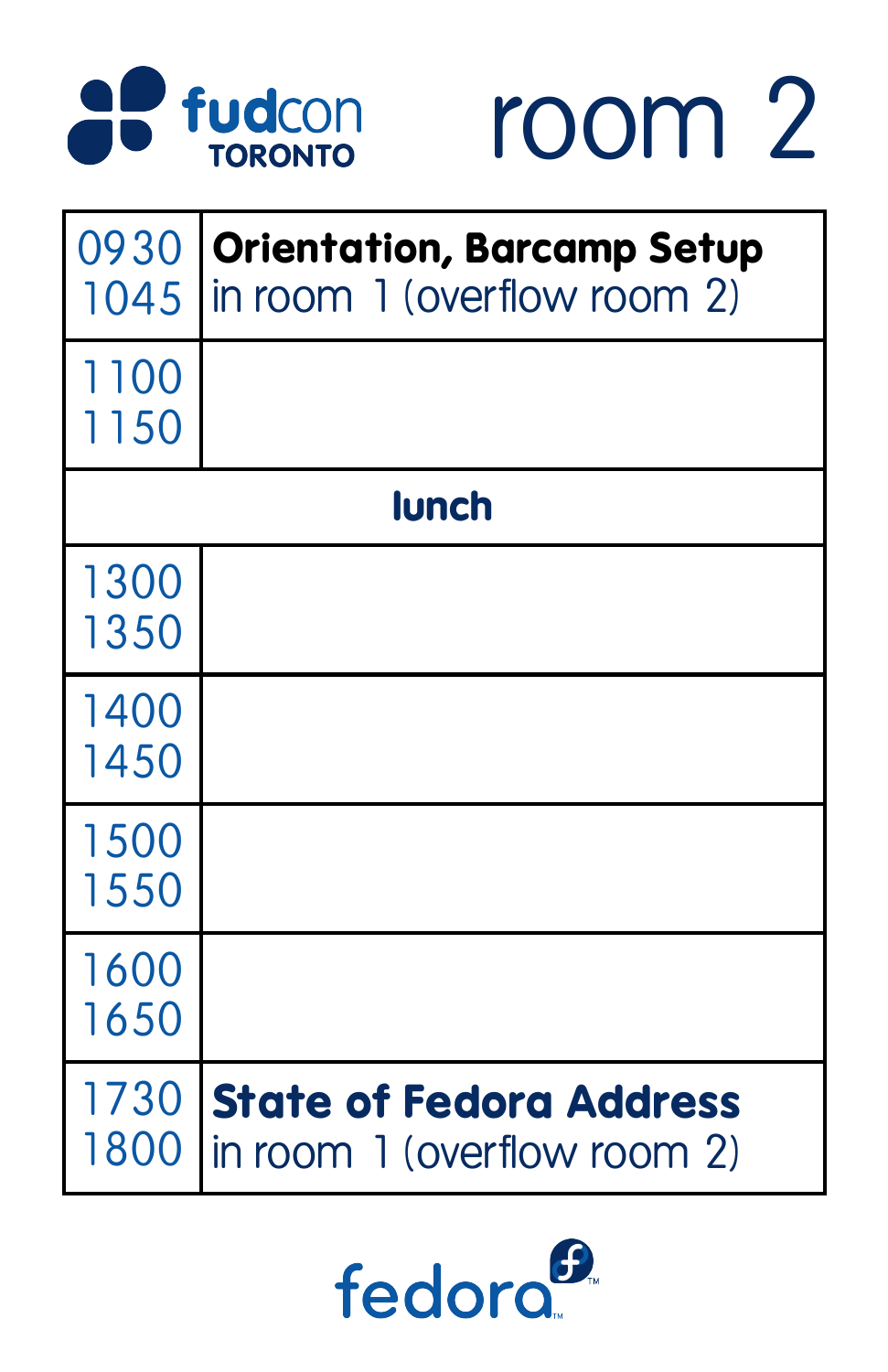



|                | 0930   Orientation, Barcamp Setup<br>1045   in room 1 (overflow room 2) |
|----------------|-------------------------------------------------------------------------|
| 1100<br>1150   |                                                                         |
| <b>lunch</b>   |                                                                         |
| 1300<br>1350   |                                                                         |
| 14 U U<br>1450 |                                                                         |
| 1500<br>1550   |                                                                         |
| 1600           |                                                                         |



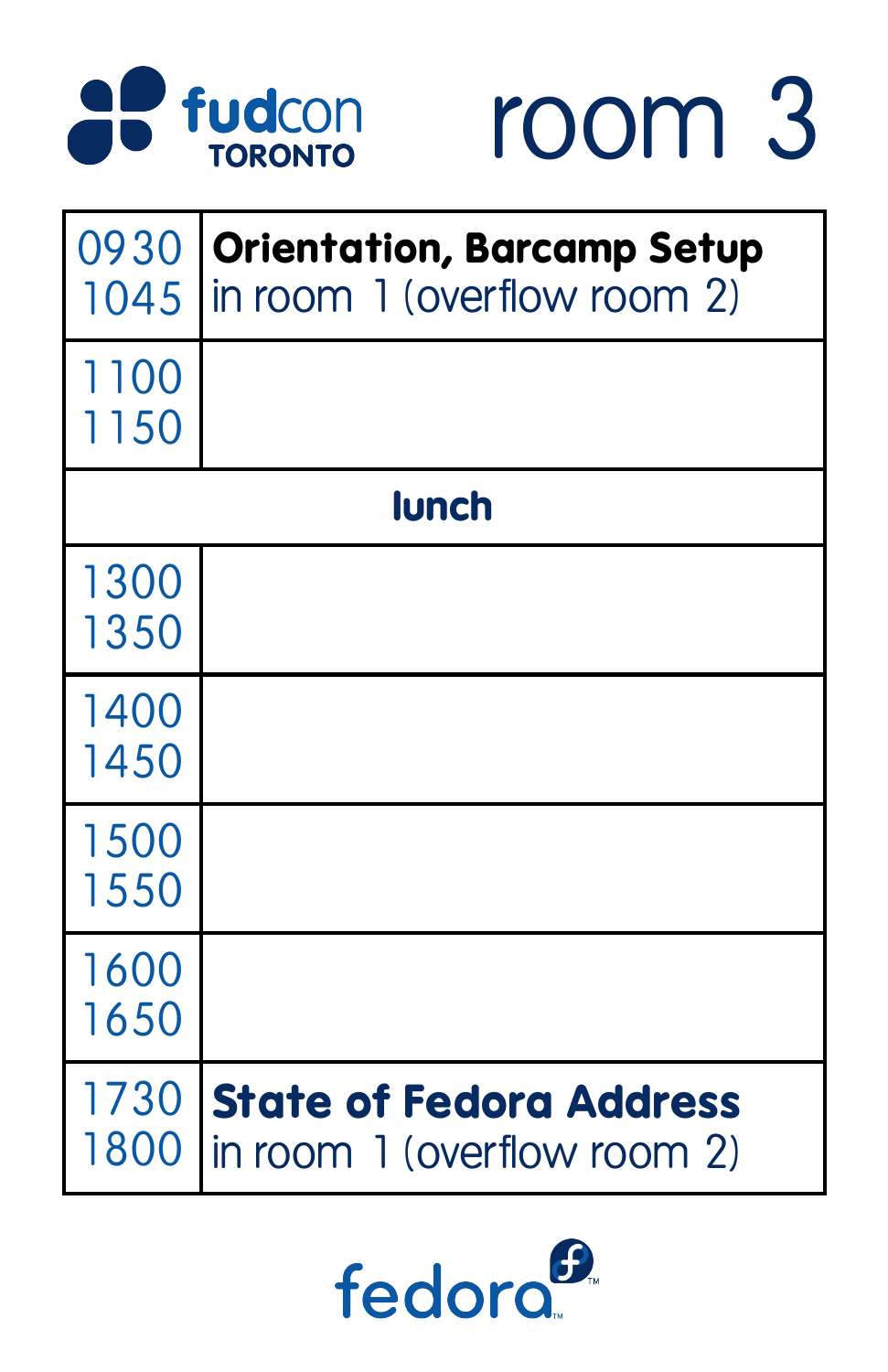



|                | 0930   Orientation, Barcamp Setup<br>1045   in room 1 (overflow room 2) |
|----------------|-------------------------------------------------------------------------|
| 1100<br>1150   |                                                                         |
| lunch          |                                                                         |
| 1300<br>1350   |                                                                         |
| 14 U U<br>1450 |                                                                         |
| 1500<br>1550   |                                                                         |
| 1600           |                                                                         |



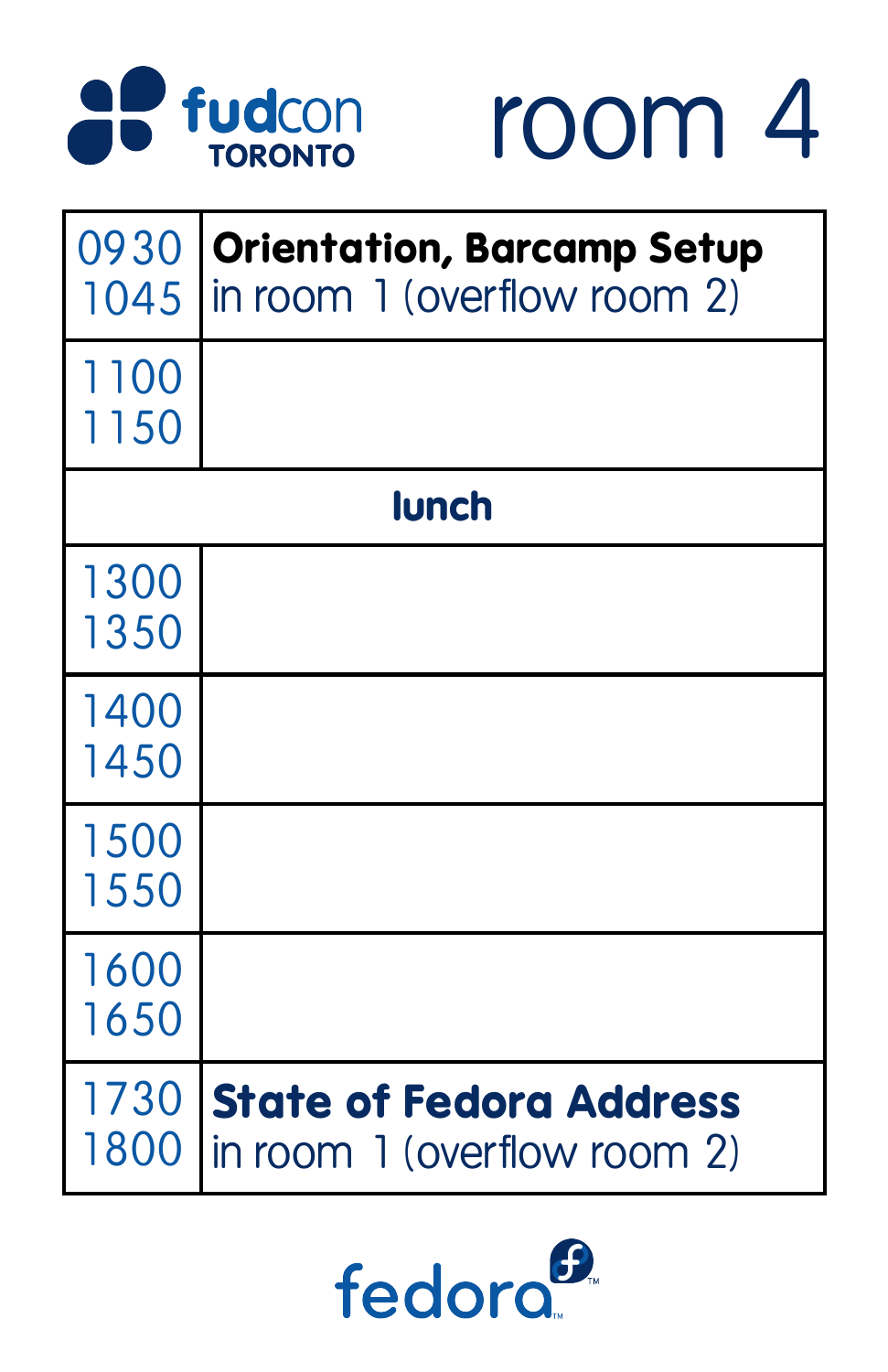



|              | 0930   Orientation, Barcamp Setup<br>1045 in room 1 (overflow room 2) |
|--------------|-----------------------------------------------------------------------|
| 1100<br>1150 |                                                                       |
| lunch        |                                                                       |
| 1300<br>1350 |                                                                       |
| 1400<br>1450 |                                                                       |
| 1500<br>1550 |                                                                       |
| 1600         |                                                                       |



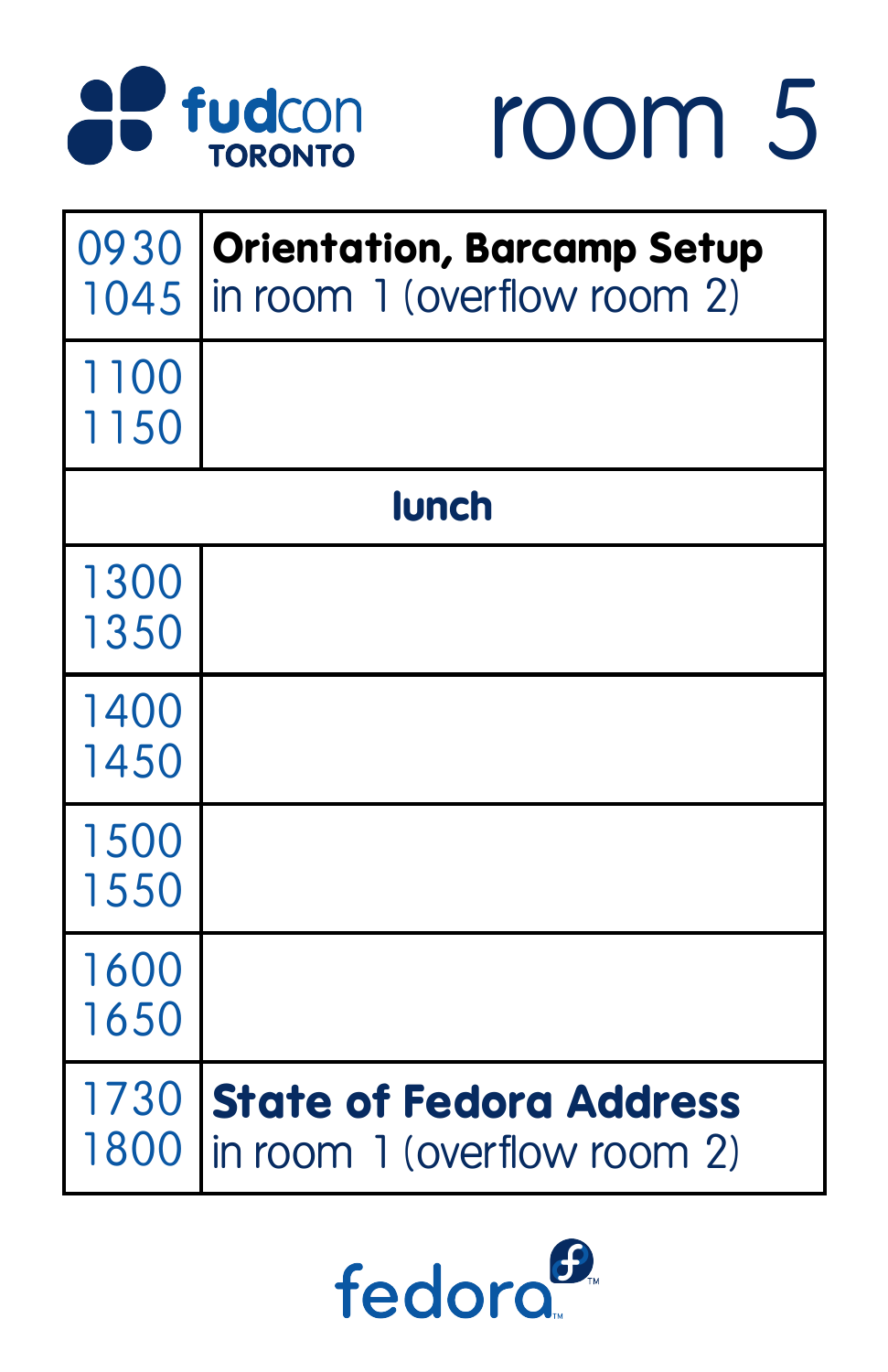



|                | 0930   Orientation, Barcamp Setup<br>1045   in room 1 (overflow room 2) |
|----------------|-------------------------------------------------------------------------|
| 1100<br>1150   |                                                                         |
| <b>lunch</b>   |                                                                         |
| 1300<br>1350   |                                                                         |
| 14 U U<br>1450 |                                                                         |
| 1500<br>1550   |                                                                         |
| 1600           |                                                                         |



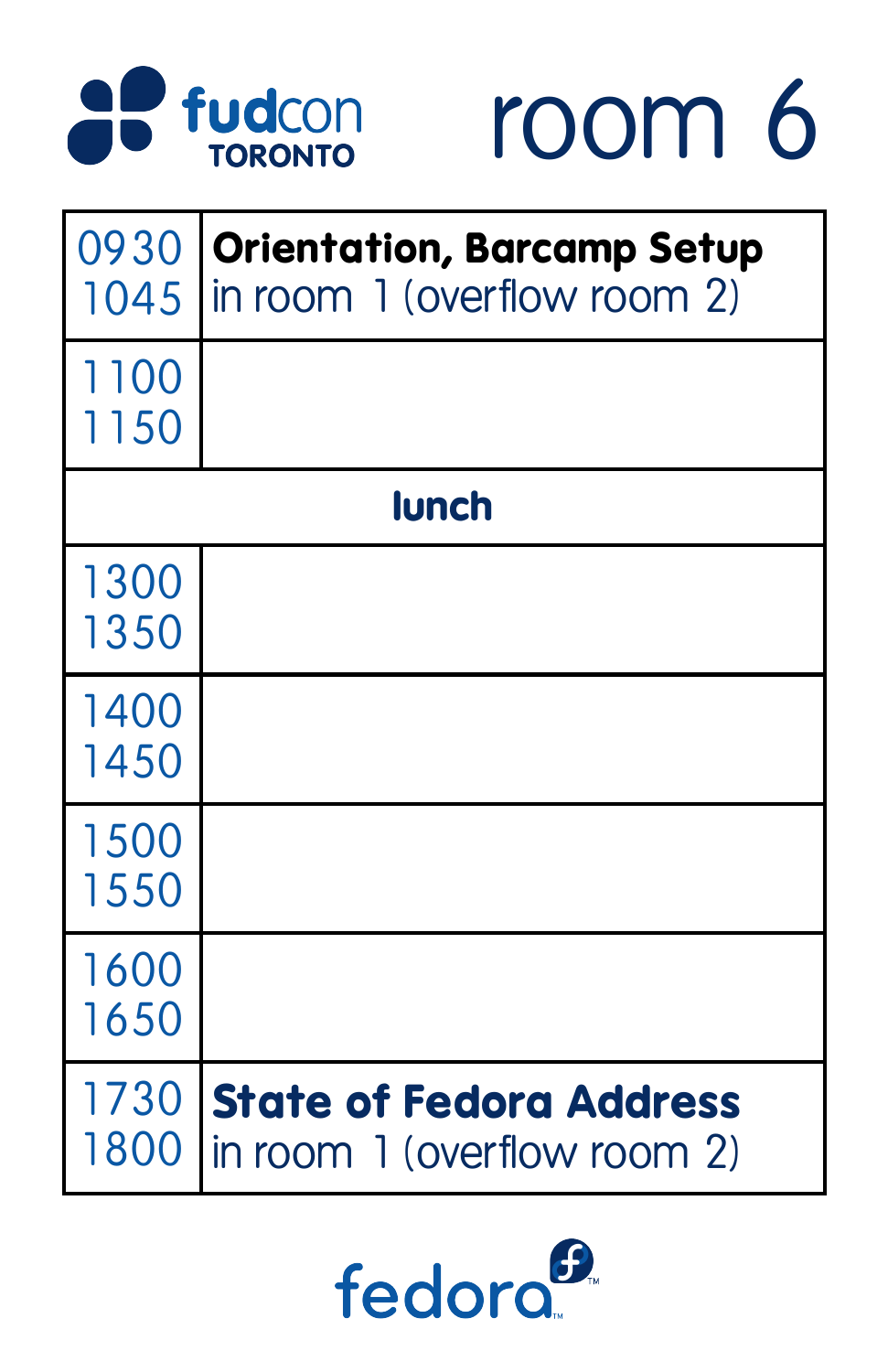



|              | 0930   Orientation, Barcamp Setup<br>1045   in room 1 (overflow room 2) |
|--------------|-------------------------------------------------------------------------|
| 1100<br>1150 |                                                                         |
| lunch        |                                                                         |
| 1300<br>1350 |                                                                         |
| 14UU<br>1450 |                                                                         |
| 1500<br>1550 |                                                                         |
| 1600         |                                                                         |